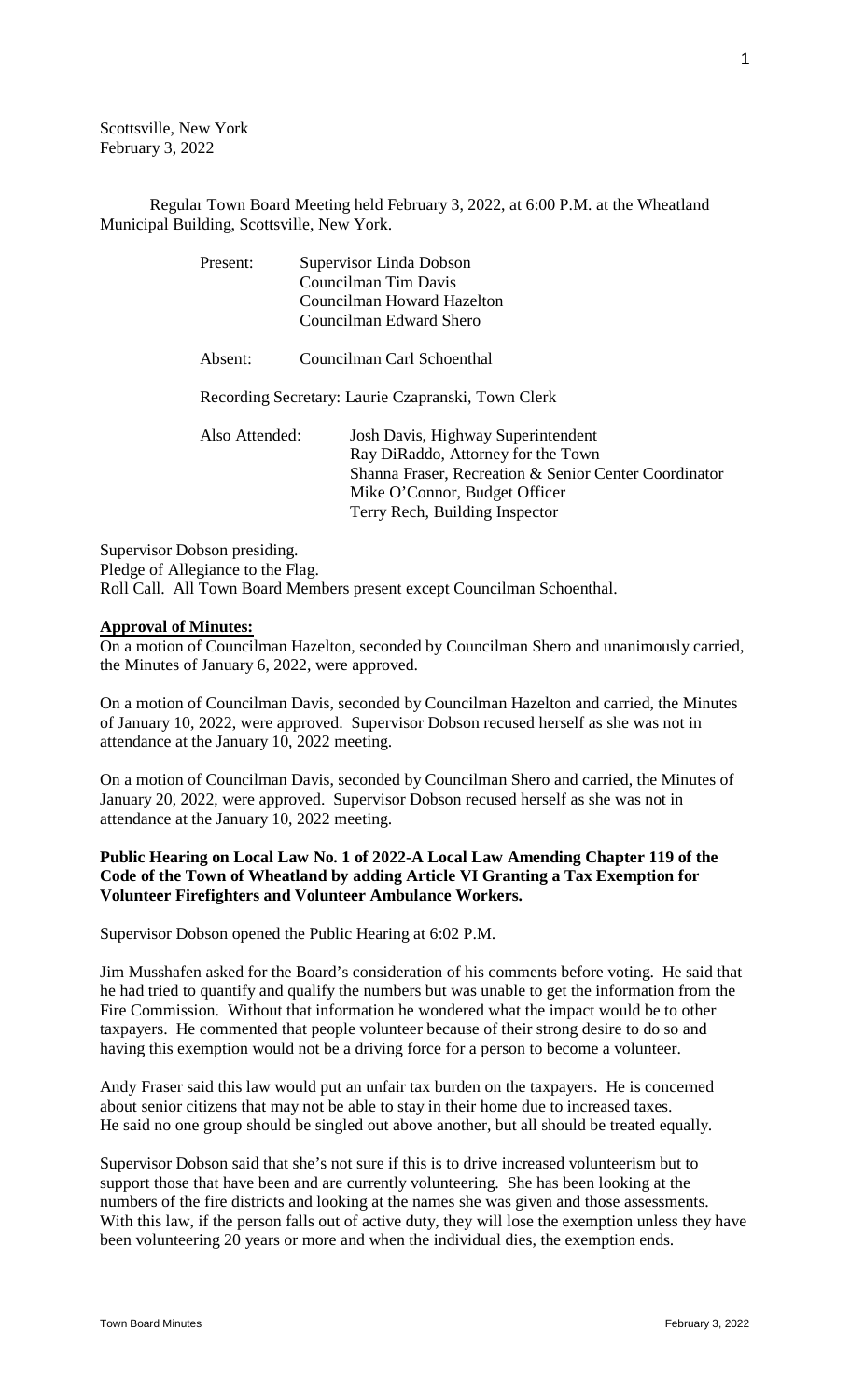Attorney DiRaddo added that this is strictly for the town portion, the county, school, village, and the fire districts will also be discussing it and making a decision on their portion as a taxing entity.

Councilman Davis said that he is not sure that this is a financial incentive to volunteer. He said that the cost for paid fireman would be much more than the exemption the volunteers would be receiving if this local law is passed.

Councilman Shero and Councilman Hazelton said they are in favor of the exemption and realizing what firefighters go through with being available at all hours and the requirements by New York State for annual training.

Councilman Davis is in favor of the exemption because it may be incentive for the volunteers to continue but noted that this will not benefit him because he is not a volunteer himself.

There being no further comment, Councilman Shero made a motion to close the public hearing at 6:25 P.M., seconded by Councilman Hazelton and unanimously carried.

# **Public Before the Board:**

No one wished to speak

#### **Supervisor's Report:**

- Thank you to Councilman Hazelton for covering the previous two meetings and attending the Mumford Fireman's Banquet.
- Attended Monroe County Supervisor's meeting. The Sheriff's Department and FBI representatives presented a program on preventing violence.
- Meeting between Chili, Wheatland, Riga, Ogden, Brighton and Henrietta to discuss how to provide kennel services for each Town's Dog Control Officers.
- Discussion with two residents pertaining to their mailing addresses (LeRoy & Churchville) and the issues that occur.
- Supervisor Dobson, Deputy Hazelton and the Chairman of the Recreation Commission met to discuss the decrease in volunteerism, changes in the purpose and role of the commission that has occurred over time. The Recreation Coordinator and Commission are in the process of discussing changing their model moving forward.
- Supervisor, Councilman Hazelton and the Highway Superintendent had a meeting with the Stormwater Coalition Group. Josh will attend the groups meetings for the next three months and provide feedback as to whether the Town should consider joining.

# **Department and Board Reports (Submitted previously or herewith):**

- 1. Town Clerk report, January.
- 2. Highway, January.
- 3. Recreation Meeting, January.
- 4. Building Inspector, January.
- 5. Fire Marshal report, January.
- 6. Budget Officer report, January.
- 7. Dog Control report, January.
- 8. Senior Center report, January.
- 9. Town Attorney, January.

All Department Heads reported on activity during January.

Shanna Fraser, Recreation Coordinator reported that the Sweetheart Dance has been postponed and will be rescheduled for April. Indoor soccer, swimming and Vinyasa yoga will start on March  $1<sup>st</sup>$ .

Shanna Fraser, Senior Center Coordinator reported that she has heard from the County that the Senior Center's will be returning to congregate meals. The "to go meals" will continue through the end of March.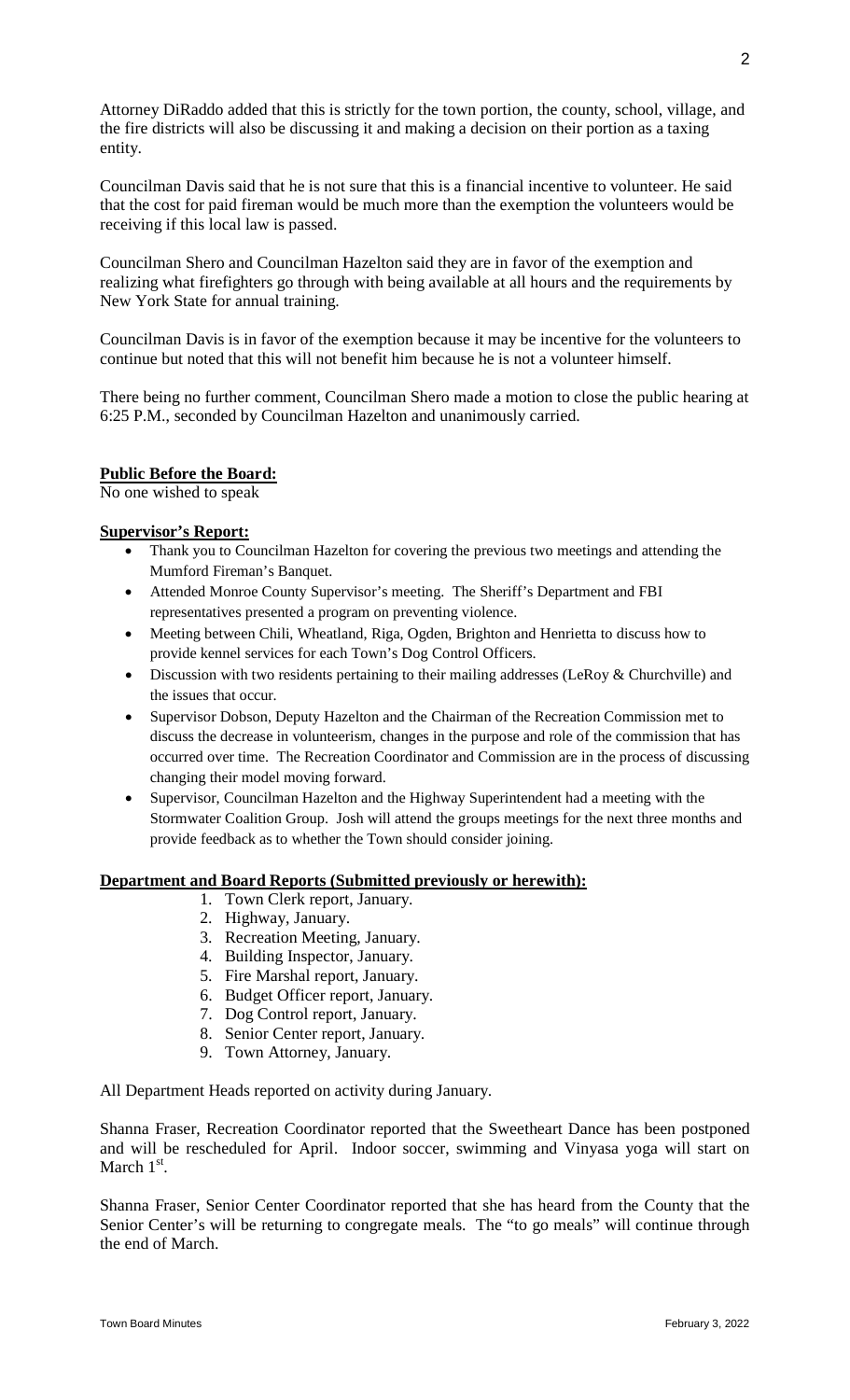# **Town Board Committee and Liaison Report:**

Councilman Schoenthal submitted a written report due to his absence which updated the Board on the grant application to PTNY which the Trail Town Committee has been working on. It will be submitted to the Chamber as the lead agency before the end of the month.

Board members gave updates.

# **Correspondence:**

- 1. Dept. of Planning and Development, to Supervisor Dobson, re: In Person and Virtual Public Hearing and Steering Committee Meeting, Jan 13, 2022.
- 2. Gerald Geist, Executive Director, The Association of Towns, to Laurie Czapranski, Town Clerk, re: Information to be read at first Town Board meeting.
- 3. Michael Dorfner, RG&E Supervisor, Gas Engineering, to Josh Davis Superintendent of Highways and Laurie Czapranski, Town Clerk, re: Information regarding retiring existing RG&E regulator station on Armstrong Rd.
- 4. Maureen Leopold, to Laurie Czapranski, Town Clerk, re: COVID zip code reporting.
- 5. Steven Baase, Town of Hamlin Supervisor re: Hamlin Town Board decision to not renew the agreement of transfer of unclaimed or abandoned dogs from the Town of Wheatland.
- 6. Chanh Quach, Monroe County Community Development Mgr. to Supervisor Dobson, re: 2022 CDBG Applications for Funding.
- 7. James Barrett, General Mgr. Sabin Metal, to Supervisor Dobson, re: Odor Report for 2021.

#### **Old Business:**

None

#### **New Business**:

Whereas, it was moved by Councilman Hazelton, seconded by Councilman Shero and unanimously carried,

Resolution No. 35:

THEREFORE, BE IT RESOLVED, That the Town Board of the Town of Wheatland accepts the Standard Workday and Reporting for Michael Smith at 1.22 days per month.

Adopted: Supervisor Dobson – aye Councilman Davis-aye Councilman Hazelton – aye Councilman Schoenthal-absent Councilman Shero – aye

Whereas, it was moved by Councilman Shero, seconded by Councilman Davis and unanimously carried,

Resolution No. 36:

THEREFORE BE IT RESOLVED, That the Town Board of the Town of Wheatland As lead agency has determined that the proposed action to adopt Local Law No. 1 of 2022, a Local Law Amending Chapter 119 of the Code of the Town of Wheatland by adding Article VI granting a tax exemption for Volunteer Firefighters and Volunteer Ambulance Workers will not have a significant effect on the environment and a Draft Environmental Impact Statement will not be prepared.

Adopted: Supervisor Dobson-aye Councilman Davis-aye Councilman Hazelton – aye Councilman Schoenthal-absent Councilman Shero – aye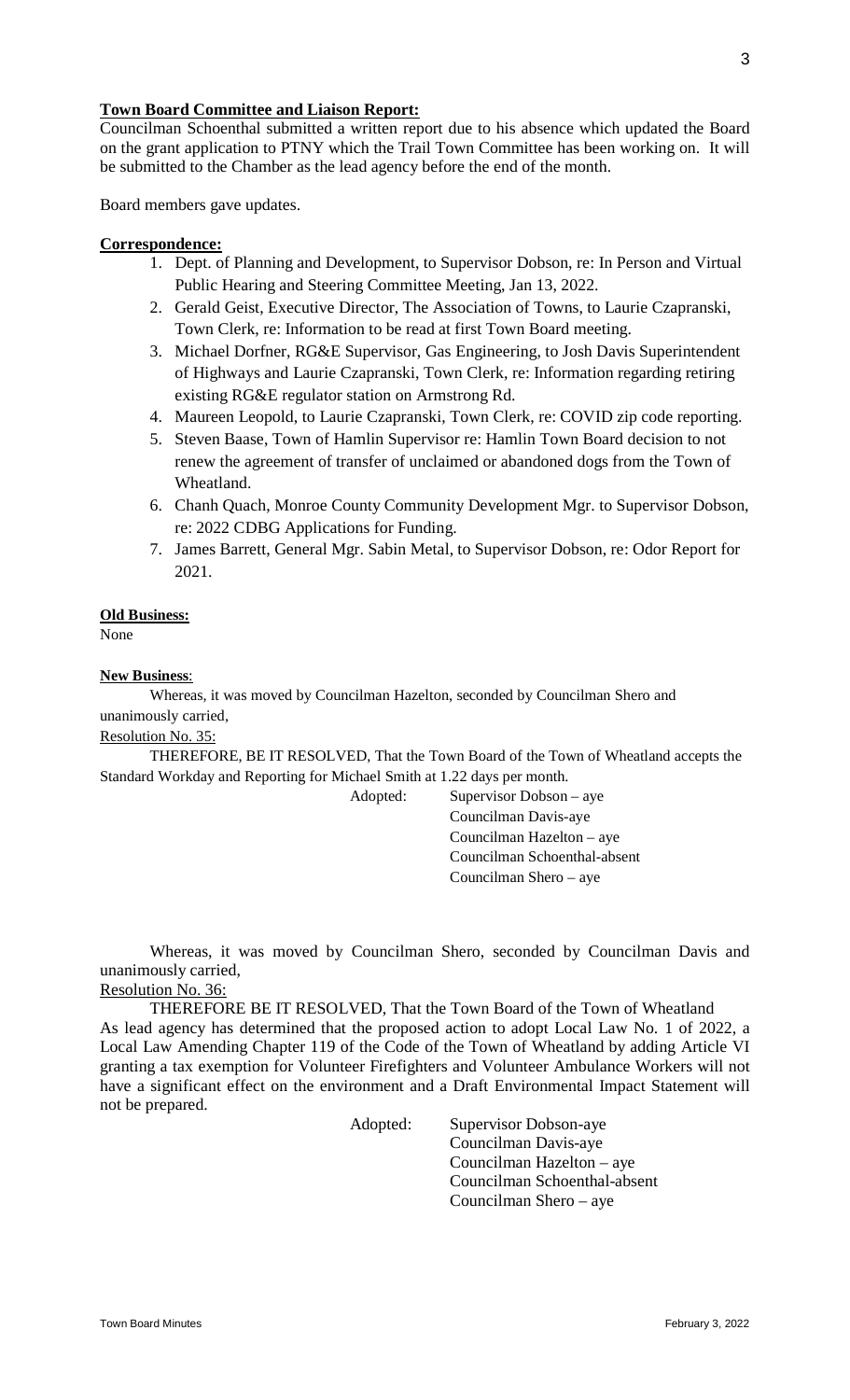Whereas, it was moved by Councilman Davis, seconded by Councilman Shero and unanimously carried,

Resolution No. 37:

THEREFORE BE IT RESOLVED, That the Town Board of the Town of Wheatland adopts Local Law No. 1 of 2022-A Local Law Amending Chapter 119 of the Code of the Town of Wheatland by adding Article VI Granting a Tax Exemption for Volunteer Firefighters and Volunteer Ambulance Workers.

> Adopted: Supervisor Dobson-aye Councilman Davis-aye Councilman Hazelton – aye Councilman Schoenthal-absent Councilman Shero – aye

Whereas, it was moved by Councilman Hazelton, seconded by Councilman Davis and unanimously carried, Resolution No. 38:

THEREFORE BE IT RESOLVED, That the Town Board of the Town of Wheatland grants approval for the Highway Superintendent to submit a mini bid for a new pickup truck with plow.

Adopted: Supervisor Dobson-aye Councilman Davis-aye Councilman Hazelton – aye Councilman Schoenthal-absent Councilman Shero – aye

Whereas, it was moved by Councilman Hazelton, seconded by Councilman Shero and unanimously carried, Resolution No. 39:

THEREFORE BE IT RESOLVED, That the Town Board of the Town of Wheatland grants approval for the Highway Superintendent to purchase a 2022 John Deere 6110M Cab Tractor with 75" Tiger Extreme Duty Side Flail Mower from Land Pro Equipment Brockport, NY, off of the New York State Ag Tractors and Implement Contract #PC69378. Price not to exceed \$149,000.

> Adopted: Supervisor Dobson-aye Councilman Davis-aye Councilman Hazelton – aye Councilman Schoenthal-absent

> > Councilman Shero – aye

Agenda Item Number 6 regarding FirstLight Fiber Inc. for a Highway permit has been tabled for a correction of the information submitted.

Whereas, it was moved by Councilman Shero, seconded by Councilman Hazelton and unanimously carried,

Resolution No. 40:

THEREFORE BE IT RESOLVED, That the Town Board of the Town of Wheatland authorizes the Supervisor to sign the Agreement with Brighton Landscape for the Lawn Treatment Program for 2022.

Adopted: Supervisor Dobson-aye Councilman Davis-aye Councilman Hazelton – aye Councilman Schoenthal-absent